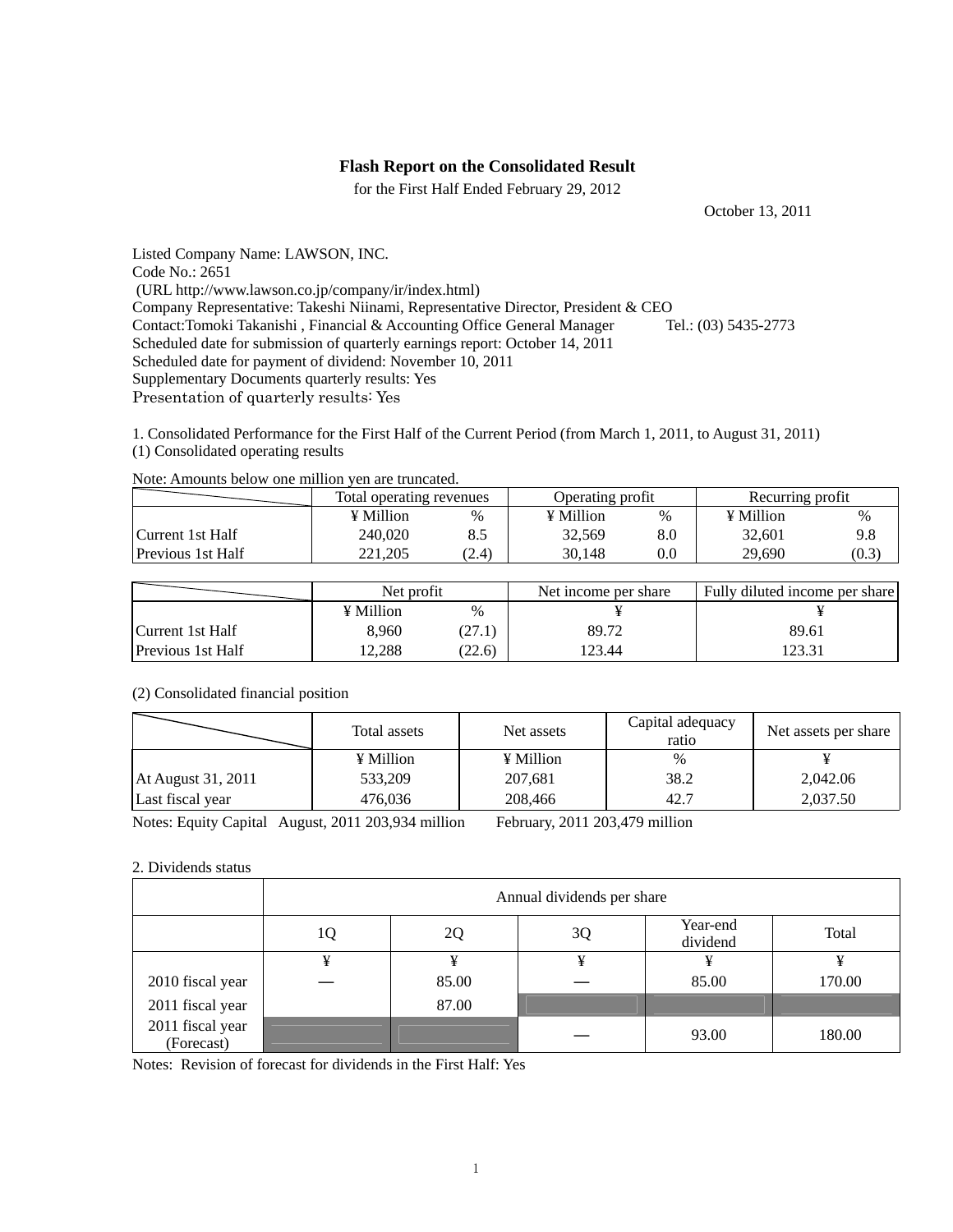3. Forecast Consolidated Performance for 2011 fiscal year (from March 1, 2011, to February 29, 2012)

|                  | Total operating revenues |                                 | Operating profit |      | Recurring profit |      | Net profit |      |
|------------------|--------------------------|---------------------------------|------------------|------|------------------|------|------------|------|
|                  | ¥ Million                | $\%$                            | ¥ Million        | %    | ¥ Million        | $\%$ | ¥ Million  | $\%$ |
| 2011 fiscal vear | 473.000                  | ¬ ⌒<br>$\overline{\phantom{0}}$ | 61.500           | 10.7 | 60.400           | 10.6 | 23.500     |      |

Reference: Forecast net profit per share for the 2011 fiscal year: 235.31yen

Note: Revision of forecasts for consolidated performance during the First Half: None

#### 4. Other

 (1) Change in important subsidiaries during the period (Changes in certain specified subsidiaries resulting in revised scope of consolidation): None

(Note) This indicates any changes in specified subsidiaries during the second quarter resulting from a revision of the scope of consolidation.

(2) Adoptions of simplified accounting methods or special accounting methods in presentation of quarterly financial statements: Yes

(Note) This indicates whether any simplified accounting methods or special accounting methods were adopted in preparation of the quarterly financial statements.

(3) Changes in accounting principles, procedures, presentation methods, etc., pertaining to preparation of consolidated financial statements (Those to be stated as significant accounting policies)

1. Changes associated with revision in accounting standards: Yes

2. Other changes: None

(Note) This indicates whether there were any changes in the accounting principles, procedures, presentation methods, etc. pertaining to the preparation of the consolidated financial statements as stated under Changes in Significant Accounting Policies for the Presentation of the Quarterly Financial Statements.

(4) Number of issued shares:

- i) The number of the stocks issued in the end of term August, 2011: 100,300,000 February, 2011: 100,300,000
- ii) The number of treasury shares in the end of term August, 2011: 433,460 February, 2011: 433,040
- iii) Average number of shares during the term August, 2011: 99,866,694 August, 2010: 99,545,827

Note: Disclosure of progress of quarterly review procedures

At the time of disclosure of this quarterly flash report, review procedures for quarterly earnings reports based on the Financial Instruments and Exchange Act had been completed.

Note: The above-mentioned forecast is based on the information, which is able to get hand at present, and including a potential risk and uncertainty. Therefore, actual achievements may differ from these forecasts due to many factors.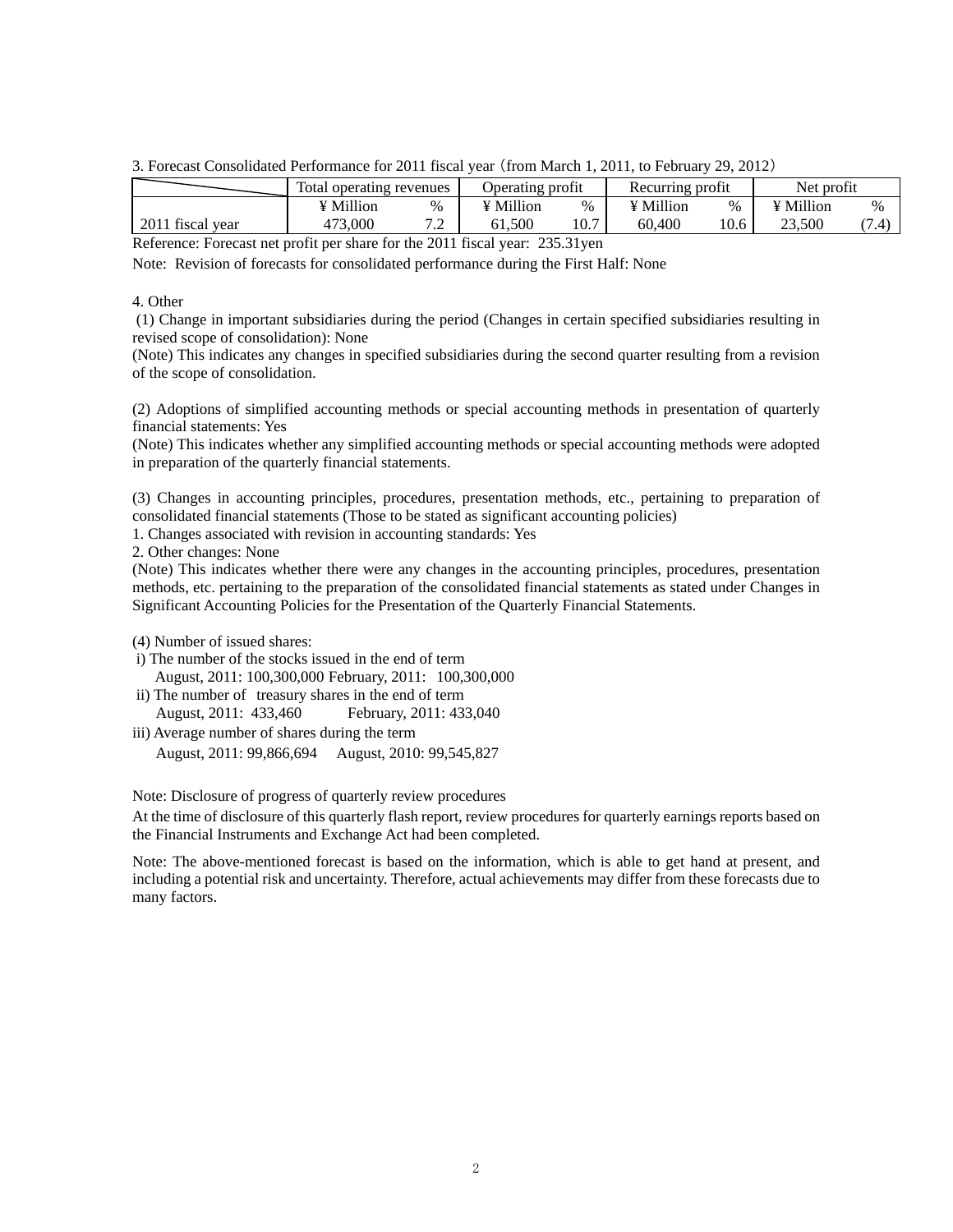# **1**.**Review of Operations**

#### (1) Overview of Consolidated Operating Results

During the first six months of fiscal 2011, the period from March 1 to August 31, 2011, the Japanese economy saw a temporary decline in corporate production activities and a drop in consumer spending due to the impact of the Great East Japan Earthquake, which occurred in March. Sales remained strong in the convenience store industry, however, mainly owing to good weather after mid-June in addition to the recovery of the supply chain.

In this business environment, the LAWSON Group (the "Company") focused on achieving a speedy recovery of stores and the product supply chain in the disaster-affected areas with the aim of realizing the Group's corporate philosophy of "Happiness and Harmony in Our Community." With these efforts, we were appreciated by customers as a convenience store chain with a nationwide network as well as social infrastructure that provides essential items at the local level.

The Company also executed measures to improve customer satisfaction in convenience store operations and other businesses. Net sales from existing stores during the first six months of fiscal 2011 increased 6.4% on a consolidated basis from the corresponding period of the previous fiscal year.

As a result, in terms of consolidated financial results for the first six months of fiscal 2011, total operating revenues were ¥240,020 million (up 8.5% year on year) and operating profit was ¥32,569million (up 8.0% year on year). Recurring profit came to ¥32,601 million (up 9.8% year on year).

Net profit decreased ¥3,327 million from the corresponding period of the previous fiscal year to ¥8,960 million (down 27.1% year on year).

## **(Domestic and Overseas Convenience Store Operations)**

On the merchandise front, we developed menus catering to customer' needs by using high-quality ingredients.

In the rice dishes category, we released new chilled lunch boxes named "Lawson-Tei," incorporating the preferences of female customers—who have traditionally proven reluctant to purchase convenience store lunch boxes—with respect to color in addition to taste and texture.

In the dessert category, sales remained strong, primarily backed by the outstanding performance of our original Uchi Café SWEETS products, which also benefited from the effect of our media-mix promotional activities, etc.

In addition, we continued to promote our strategies to expand our customer segments by appealing to housewives and elderly customers by operating fresh food LAWSON stores (hybrid stores), which are basically existing LAWSON stores with a stronger assortment of fresh foods and daily delivered foods. The number of fresh food LAWSON stores was 3,086 as of August 31, 2011. These stores sell fresh vegetables produced at "LAWSON Farms," the entities funded and established by the Company.

#### *Sales by product group throughout all Lawson Group stores*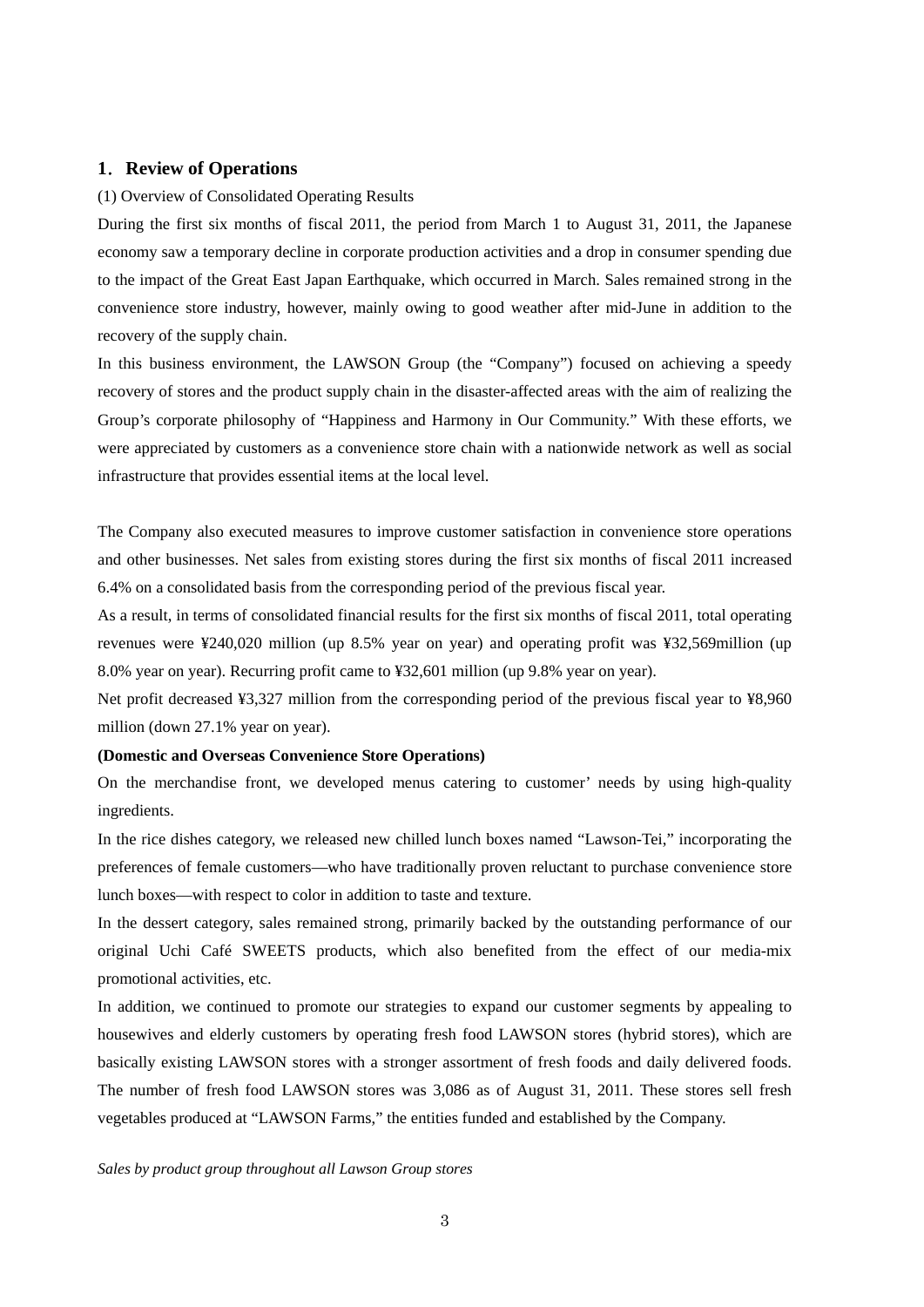| Fiscal period         | Previous 1st Half |                             | Current 1st Half            |               |  |
|-----------------------|-------------------|-----------------------------|-----------------------------|---------------|--|
|                       |                   | March 1, 2010 to August 31, | March 1, 2011 to August 31, |               |  |
|                       | 2010              |                             | 2011                        |               |  |
|                       | <b>Sales</b>      | Percentage of               | <b>Sales</b>                | Percentage of |  |
| Product group         | (Millions of      | Total $(\%)$                | (Millions of                | Total $(\%)$  |  |
|                       | yen)              |                             | yen)                        |               |  |
| Processed foods       | 446,820           | 53.3                        | 507,535                     | 55.4          |  |
| <b>Fast foods</b>     | 160,234           | 19.1                        | 172,570                     | 18.8          |  |
| Daily delivered foods | 132,821           | 15.9                        | 140,708                     | 15.4          |  |
| Nonfood products      | 98,012            | 11.7                        | 95,382                      | 10.4          |  |
| Total                 | 837,889           | 100.0                       | 916,197                     | 100.0         |  |

In terms of sales promotions, the Company executed campaigns with high investment efficiency, including the Spring Rilakkuma Fair, Hello Kitty Fair and the Second K-ON!! Fair. These promotions were popular with customers.

With regard to services, total membership in the multi-partner loyalty program Ponta that the Company joined in March 2010 reached 34.86 million as of August 31, 2011, including members joining through other participating companies. LAWSON provided appealing point services to Ponta members while expanding the membership.

To improve store operations, we offered guidance to stores on how to improve accuracy in order placement from the customer's perspective by utilizing our backbone IT system, PRiSM. In addition, we used data collected from the Ponta card members to create merchandise assortments that matched the customer needs specific to each store. We will continue to work toward creating stores that fully satisfy customers' desires to purchase "whatever they want, whenever and wherever they need."

| [Change in Total Number of Domestic Stores] |               |                |               |        |  |  |
|---------------------------------------------|---------------|----------------|---------------|--------|--|--|
|                                             | <b>LAWSON</b> | <b>NATURAL</b> | <b>LAWSON</b> | Total  |  |  |
|                                             |               | <b>LAWSON</b>  | STORE100      |        |  |  |
| Total stores as of                          | 8,686         | 90             | 1,077         | 9,853  |  |  |
| February 28, 2011                           |               |                |               |        |  |  |
| Change during fiscal                        | 173           |                | 50            | 224    |  |  |
| year                                        |               |                |               |        |  |  |
| Total stores as of                          | 8,859         | 91             | 1,127         | 10,077 |  |  |
| August 31, 2011                             |               |                |               |        |  |  |

(Note) The total number of LAWSON stores as of August 31, 2011 includes 70 stores operated by LAWSON Toyama, the Company's consolidated subsidiary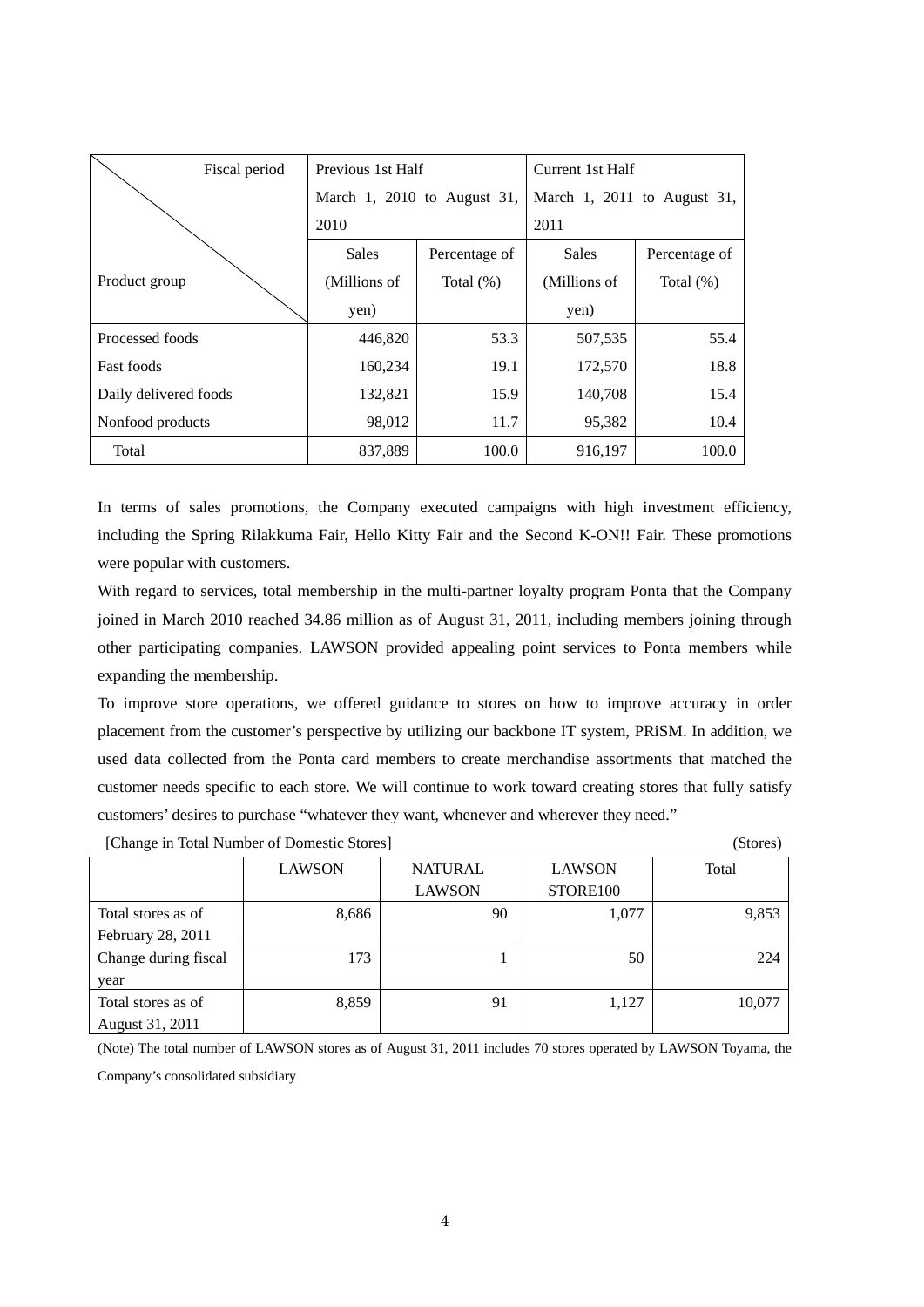| Prefecture | Number    | Prefecture | Number    | Prefecture | Number    | Prefecture | Number    | Prefecture | Number    |
|------------|-----------|------------|-----------|------------|-----------|------------|-----------|------------|-----------|
|            | of stores |            | of stores |            | of stores |            | of stores |            | of stores |
| Hokkaido   | 552       | Saitama    | 404       | Gifu       | 124       | Tottori    | 91        | Saga       | 62        |
| Aomori     | 169       | Chiba      | 355       | Shizuoka   | 186       | Shimane    | 91        | Nagasaki   | 89        |
| Iwate      | 154       | Tokyo      | 1,324     | Aichi      | 485       | Okayama    | 124       | Kumamoto   | 96        |
| Miyagi     | 184       | Kanagawa   | 710       | Mie        | 97        | Hiroshima  | 146       | Oita       | 141       |
| Akita      | 154       | Niigata    | 103       | Shiga      | 126       | Yamaguchi  | 111       | Miyazaki   | 80        |
| Yamagata   | 62        | Toyama     | 181       | Kyoto      | 257       | Tokushima  | 102       | Kagoshima  | 106       |
| Fukushima  | 94        | Ishikawa   | 90        | Osaka      | 979       | Kagawa     | 98        | Total      | 10,077    |
| Ibaraki    | 112       | Fukui      | 99        | Hyogo      | 562       | Ehime      | 154       |            |           |
| Tochigi    | 110       | Yamanashi  | 78        | Nara       | 96        | Kochi      | 58        |            |           |
| Gunma      | 68        | Nagano     | 134       | Wakayama   | 113       | Fukuoka    | 366       |            |           |

*Number of Domestic stores by prefecture (As of* August *31, 2011)* 

The Company's consolidated subsidiary Ninety-nine Plus Inc., which operates a chain of fresh food convenience stores LAWSON STORE100, continued to promote store openings and franchise expansion.

LAWSON Okinawa, the Company's equity-method affiliate, was operating 144 stores in Okinawa Prefecture as of August 31, 2011.

CHONGQING LAWSON CO., LTD., the Company's consolidated subsidiary, was operating 20 stores in Chongqing, China as of August 31, 2011.

In addition, the Company established LAWSON ASIA PACIFIC HOLDINGS PTE. LTD., a consolidated subsidiary, to control the Company's subsidiaries and affiliates that operate convenience stores outside Japan (excluding stores in China) in Singapore on May 16, 2011.

SHANGHAI HUALIAN LAWSON CO., LTD., the Company's Chinese equity-method affiliate, was operating 303 stores in Shanghai, China, as of August 31, 2011.

### **(Other Businesses)**

In addition to convenience store operations, the Company is involved in entertainment/e-commerce, financial services, and other businesses.

The Company's consolidated subsidiaries LAWSON ENTERMEDIA, INC. and HMV Japan K.K., which operate entertainment/e-commerce-related businesses, have shown a steady recovery at a pace exceeding our original expectations, despite the negative impacts of the Great East Japan Earthquake, such as voluntary cancellation and postponement of some concerts and delaying of new CD/DVD releases, etc. The two companies merged as of September 1, 2011 with the aim of maximizing synergistic effects in the entertainment/e-commerce business in the future.

In addition, we will promote collaboration between Yahoo! JAPAN's network service and LAWSON stores, leveraging the alliance with Yahoo JAPAN Corporation, which began in June 2011. Furthermore,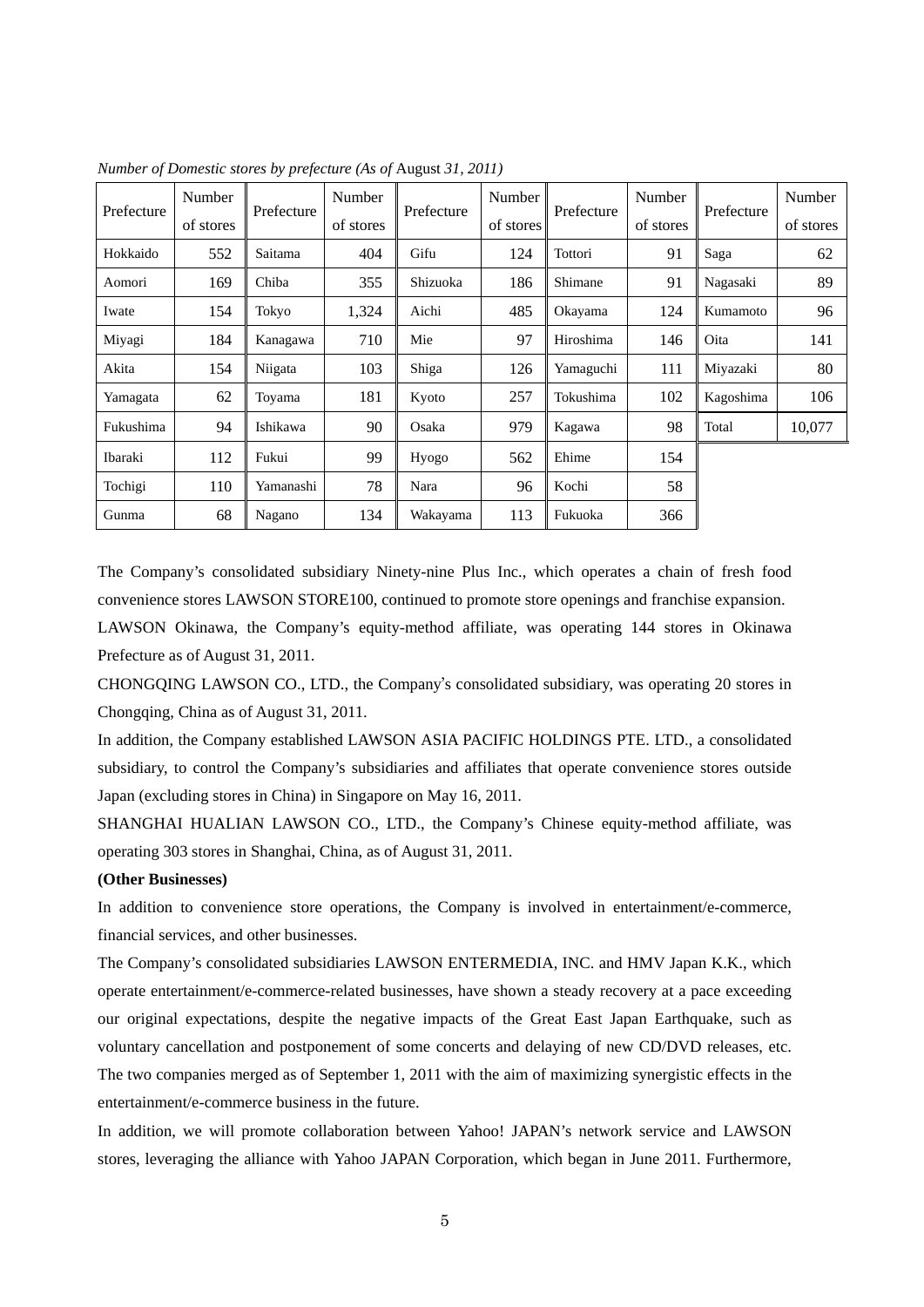we will focus on reinforcing the e-commerce business by providing price comparison and product seafunctions of Venture Republic Inc., with which the Company entered into a capital and business alliance in January 2011.

LAWSON ATM Networks, Inc., which operates a financial services-related business, has been working to increase the number of transactions in response to the increased number of ATMs installed nationwide in LAWSON stores. As of August 31, 2011, the number of ATMs installed nationwide reached 8,717.

# **2. Qualitative Information Regarding Changes in Other Consolidated Financial Indicators**

(1) Financial Position at the First Half end

Total Assets, Total Liabilities and Net Assets at First Half-End

At August 31, 2011, total assets stood at ¥533,209 million, an increase of ¥57,172 million from February 28, 2011. This mainly reflected a ¥19,553 million increase in cash and bank deposits because of an increase in bill settlement transactions and other factors.

Total liabilities increased ¥57,957 million from February 28, 2011 to ¥325,527 million at August 31, 2011. This mainly reflected a ¥20,161 million increase in accounts payable trade and other factors.

Net assets stood at ¥207,681 million, down ¥785 million from February 28, 2011. This is primarily due to the decrease of minority interesting by ¥1,240 million, although increase of ¥471 million in retained earnings. (2) Cash Flows During First Half

Cash and cash equivalents at August 31, 2011 were ¥93,864 million, up ¥26,152 million compared with February 28, 2011.

Operating activities provided net cash of ¥67,891 million, an increase of ¥4,444 million from the corresponding period of the previous first half, mainly due to increase in deposits received.

Investing activities used net cash of ¥28,499 million, an increase of ¥15,833 million from the corresponding period of the previous first half, mainly due to an increase in purchase of stocks of subsidiaries and affiliates. Financing activities used net cash of ¥13,284 million, a decrease of ¥2,873 million over the corresponding period of the previous first half, mainly due to a decrease in purchase of treasury stock.

#### **3. Other**

- (1) Change in important subsidiaries during the period (Changes in certain specified subsidiaries resulting in revised scope of consolidation): None
- (2) Adoptions of simplified accounting methods and accounting methods particular to presentation of quarterly financial statements:
	- ① Adoption of simplified accounting methods:Yes

Regarding property and store equipment to which the declining-balance method is applied, the amount of depreciation is calculated by apportioning depreciation equally during the period.

② Accounting methods particular to presentation of quarterly financial statements: None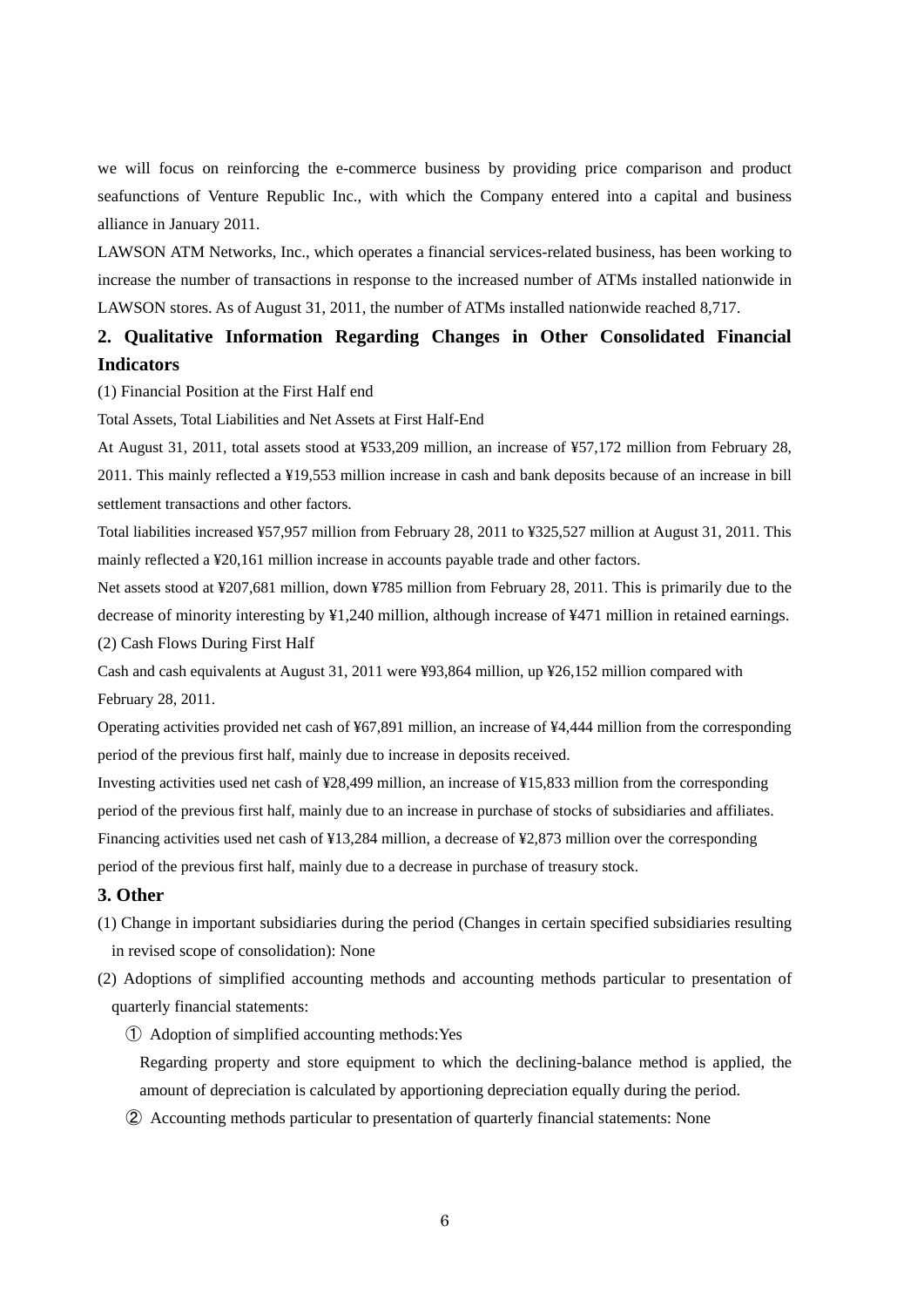# **4. Consolidated Financial Statements etc.**

(1)Consolidated Balance Sheets (Unaudited)

As of August 31, 2011 and February 28, 2011 (Millions of yen)

|                                                                            | August 31, 2011 | February 28, 2011 |
|----------------------------------------------------------------------------|-----------------|-------------------|
| <b>Current assets:</b>                                                     |                 |                   |
| Cash and bank deposits                                                     | 94,369          | 74,816            |
| Accounts receivable—due from franchised stores                             | 15,046          | 16,159            |
| Marketable securities                                                      | 9,998           | 2,999             |
| Merchandise inventories                                                    | 7,605           | 7,011             |
| Accounts receivable-other                                                  | 34,456          | 29,285            |
| Deferred tax assets                                                        | 4,713           | 4,943             |
| Other                                                                      | 11,004          | 9,891             |
| Allowance for doubtful accounts                                            | (102)           | (97)              |
| <b>Total</b>                                                               | 177,091         | 145,009           |
| <b>Fixed assets:</b>                                                       |                 |                   |
| Property and store equipment                                               |                 |                   |
| Buildings and structures                                                   | 209,615         | 192,865           |
| Accumulated depreciation                                                   | (106, 378)      | (96, 463)         |
| Buildings and structures-net                                               | 103,237         | 96,401            |
| Vehicles, tools, furniture and fixtures                                    | 62,789          | 61,156            |
| Accumulated depreciation                                                   | (49,672)        | (47, 914)         |
| Vehicles, tools, furniture and fixtures-net                                | 13,116          | 13,241            |
| Other                                                                      | 69,734          | 58,311            |
| Accumulated depreciation                                                   | (13,370)        | (9,120)           |
| Other-net                                                                  | 56,363          | 49,190            |
| <b>Subtotal</b>                                                            | 172,717         | 158,833           |
| Intangible fixed assets;                                                   |                 |                   |
| Software                                                                   | 27,652          | 27,901            |
| Goodwill                                                                   | 8,739           | 7,717             |
| Other                                                                      | 539             | 477               |
| <b>Subtotal</b>                                                            | 36,932          | 36,096            |
| <b>Investments and Other;</b>                                              |                 |                   |
| Long-term loans receivable                                                 | 31,648          | 31,825            |
| Lease deposits                                                             | 82,928          | 81,654            |
| Deferred tax assets                                                        | 17,917          | 13,253            |
| Claims provable in bankruptcy, claims provable in rehabilitation and other | 15,180          | 15,372            |
| Other                                                                      | 14,805          | 10,037            |
| Allowance for doubtful accounts                                            | (16, 012)       | (16,047)          |
| <b>Subtotal</b>                                                            | 146,468         | 136,096           |
| <b>Total</b>                                                               | 356,117         | 331,026           |
| <b>Total assets</b>                                                        | 533,209         | 476,036           |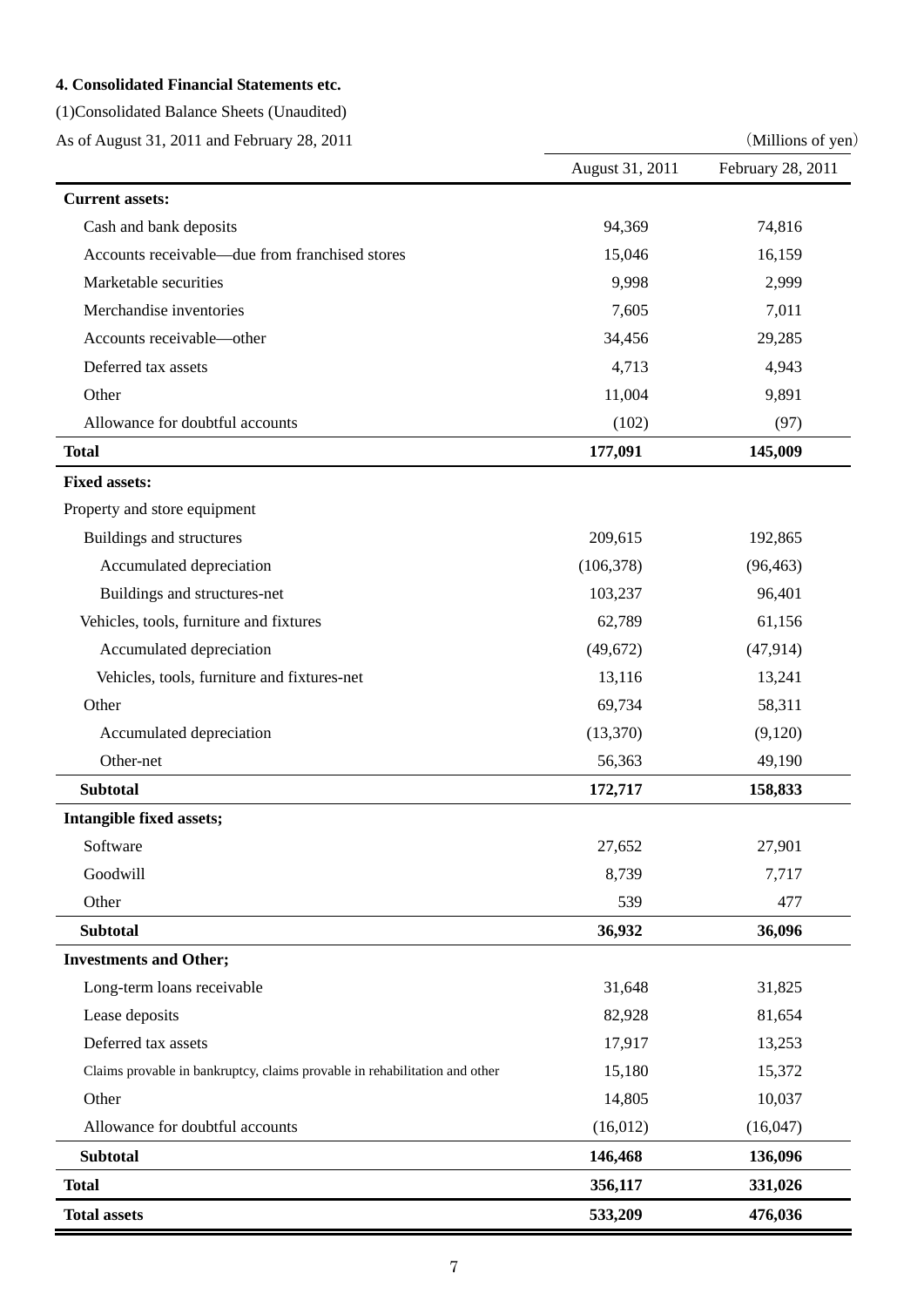|                                                                                |                 | (Millions of yen) |
|--------------------------------------------------------------------------------|-----------------|-------------------|
|                                                                                | August 31, 2011 | February 28, 2011 |
| <b>Current liabilities:</b>                                                    |                 |                   |
| Accounts payable -trade                                                        | 101,560         | 81,398            |
| Accounts payable— due to franchised stores                                     | 1,880           | 1,179             |
| Income taxes payable                                                           | 11,336          | 10,673            |
| Deposits received                                                              | 78,628          | 62,340            |
| Accrued employees' bonuses                                                     | 2,985           | 3,768             |
| Provision for use of points granted                                            | 981             | 1,287             |
| Other                                                                          | 33,842          | 31,947            |
| <b>Total</b>                                                                   | 231,214         | 192,595           |
| <b>Long-term Liabilities;</b>                                                  |                 |                   |
| Allowance for employees' retirement benefits                                   | 8,147           | 7,529             |
| Allowance for retirement benefits to executive officers and corporate auditors | 260             | 234               |
| Deposits received from franchisees and lessees                                 | 36,318          | 37,139            |
| Asset retirement obligations                                                   | 14,507          |                   |
| Other                                                                          | 35,078          | 30,070            |
| <b>Total</b>                                                                   | 94,312          | 74,974            |
| <b>Total Liabilities</b>                                                       | 325,527         | 267,570           |
| Owners' equity;                                                                |                 |                   |
| Common stock                                                                   | 58,506          | 58,506            |
| Capital surplus                                                                | 47,696          | 47,696            |
| Retained earnings                                                              | 100,080         | 99,608            |
| Treasury stock                                                                 | (1,695)         | (1,693)           |
| <b>Total Owners' equity</b>                                                    | 204,587         | 204,117           |
| <b>Valuation and translation adjustments;</b>                                  |                 |                   |
| Net unrealized gain on available-for-sale securities                           | (21)            | (4)               |
| Land revaluation difference                                                    | (634)           | (634)             |
| Foreign currency translation adjustments                                       | 3               | 1                 |
| Valuation and translation adjustments                                          | (653)           | (638)             |
| <b>Stock acquisition rights</b>                                                | 405             | 405               |
| <b>Minority interests</b>                                                      | 3,341           | 4,581             |
| <b>Total net assets</b>                                                        | 207,681         | 208,466           |
| <b>Total Liabilities and net assets</b>                                        | 533,209         | 476,036           |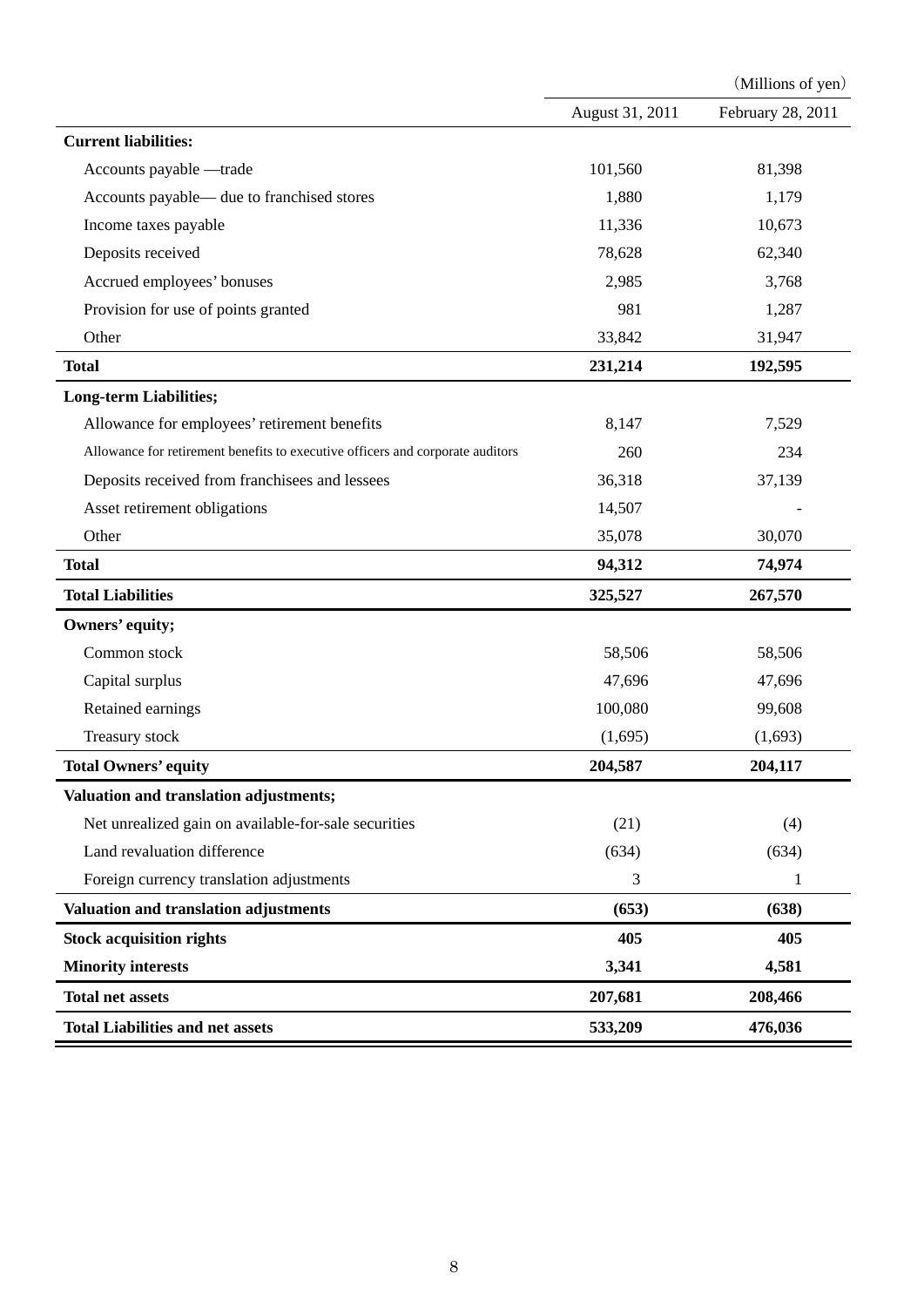# (2) Consolidated Statements of Income(Unaudited)

For the second quarter of the fiscal year ending August 31, 2010 and 2011 (March 1, 2011-August 31, 2011)

|                                                       |                 | (Millions of yen) |
|-------------------------------------------------------|-----------------|-------------------|
|                                                       | August 31, 2010 | August 31, 2011   |
| <b>Total operating revenues</b>                       | 221,205         | 240,020           |
| <b>Net sales</b>                                      | 96,973          | 104,882           |
| Cost of goods sold                                    | 72,044          | 78,722            |
| <b>Gross Profit</b>                                   | 24,929          | 26,159            |
| Franchise commission from franchised stores           | 98,637          | 108,217           |
| Other                                                 | 25,595          | 26,920            |
| <b>Operating revenues</b>                             | 124,232         | 135,138           |
| <b>Operating gross profit</b>                         | 149,161         | 161,298           |
| Selling, general and administrative expenses          | 119,012         | 128,728           |
| <b>Operating profit</b>                               | 30,148          | 32,569            |
| Non – operating income and expenses;                  |                 |                   |
| Non – operating income;                               | 921             | 1,165             |
| Interest received                                     | 337             | 326               |
| Equity in earnings of affiliates                      | 116             | 128               |
| Compensation income                                   | 172             |                   |
| Other                                                 | 295             | 710               |
| Non - operating expenses;                             | 1,380           | 1,133             |
| Interest expense                                      | 461             | 541               |
| Loss on cancellation of store lease                   | 717             | 211               |
| Other                                                 | 201             | 380               |
| <b>Recurring profit</b>                               | 29,690          | 32,601            |
| Special gains and losses;                             |                 |                   |
| Special gains;                                        |                 | 237               |
| Gain on sales of noncurrent assets                    |                 | 53                |
| Gain on negative goodwill                             |                 | 184               |
| <b>Special losses;</b>                                | 7,555           | 15,688            |
| Loss on retirement of noncurrent assets               | 1,748           | 1,295             |
| Loss on sales of noncurrent assets                    | 1,258           |                   |
| Loss on impairment of long-lived assets               | 4,193           | 2,574             |
| Loss on disaster                                      |                 | 3,392             |
| Loss on adjustment for changes of accounting standard |                 | 8,292             |
| for asset retirement obligations                      |                 |                   |
| Other                                                 | 355             | 132               |
| Income before income taxes and minority interests     | 22,134          | 17,150            |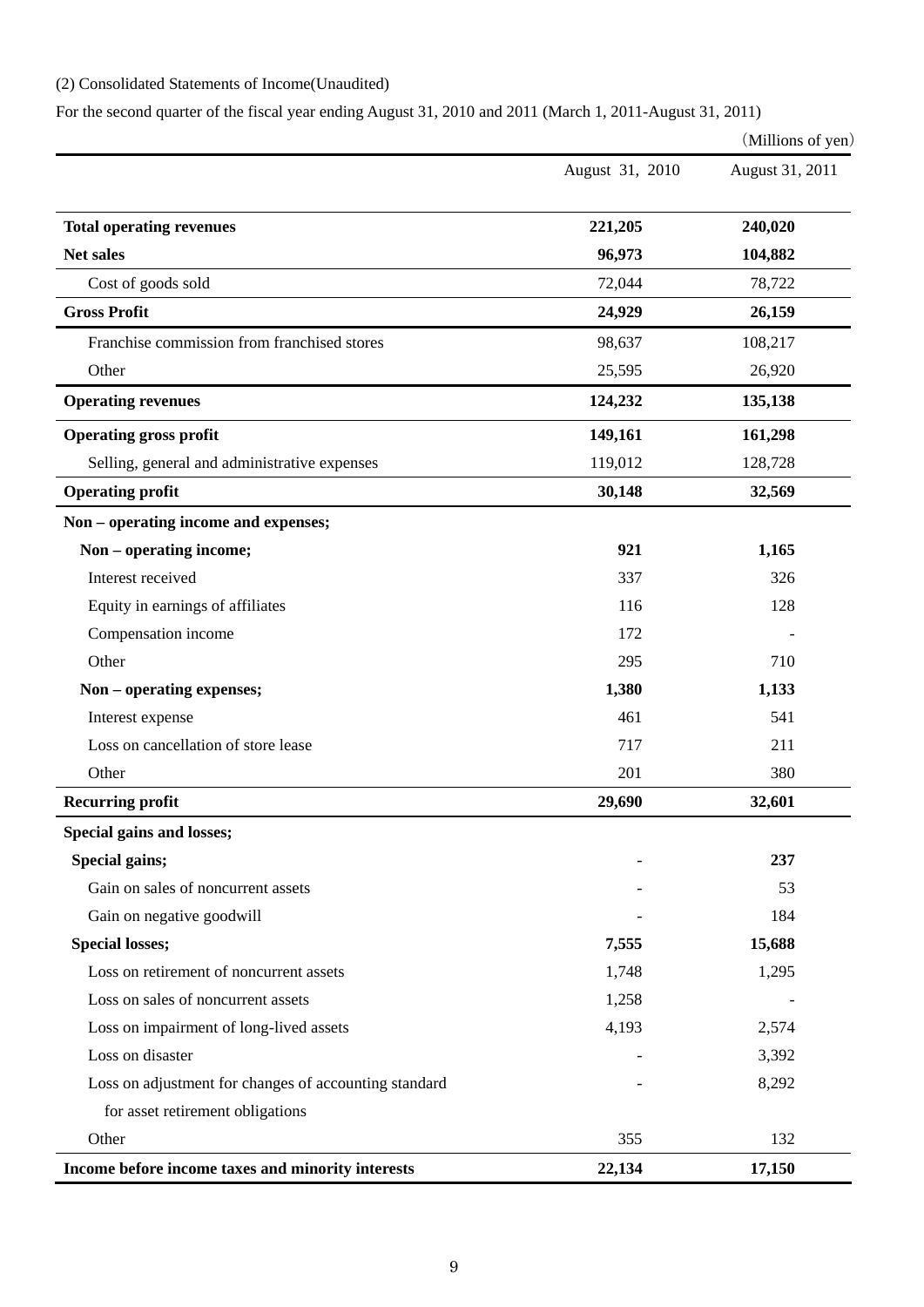| Income taxes;                    | 9,402  | 7,719   |
|----------------------------------|--------|---------|
| Income taxes - current           | 6,206  | 11,075  |
| Deferred income taxes            | 3,195  | (3,355) |
| Income before minority interests | ۰      | 9,431   |
| Minority interests in net income | 443    | 470     |
| Net profit                       | 12,288 | 8,960   |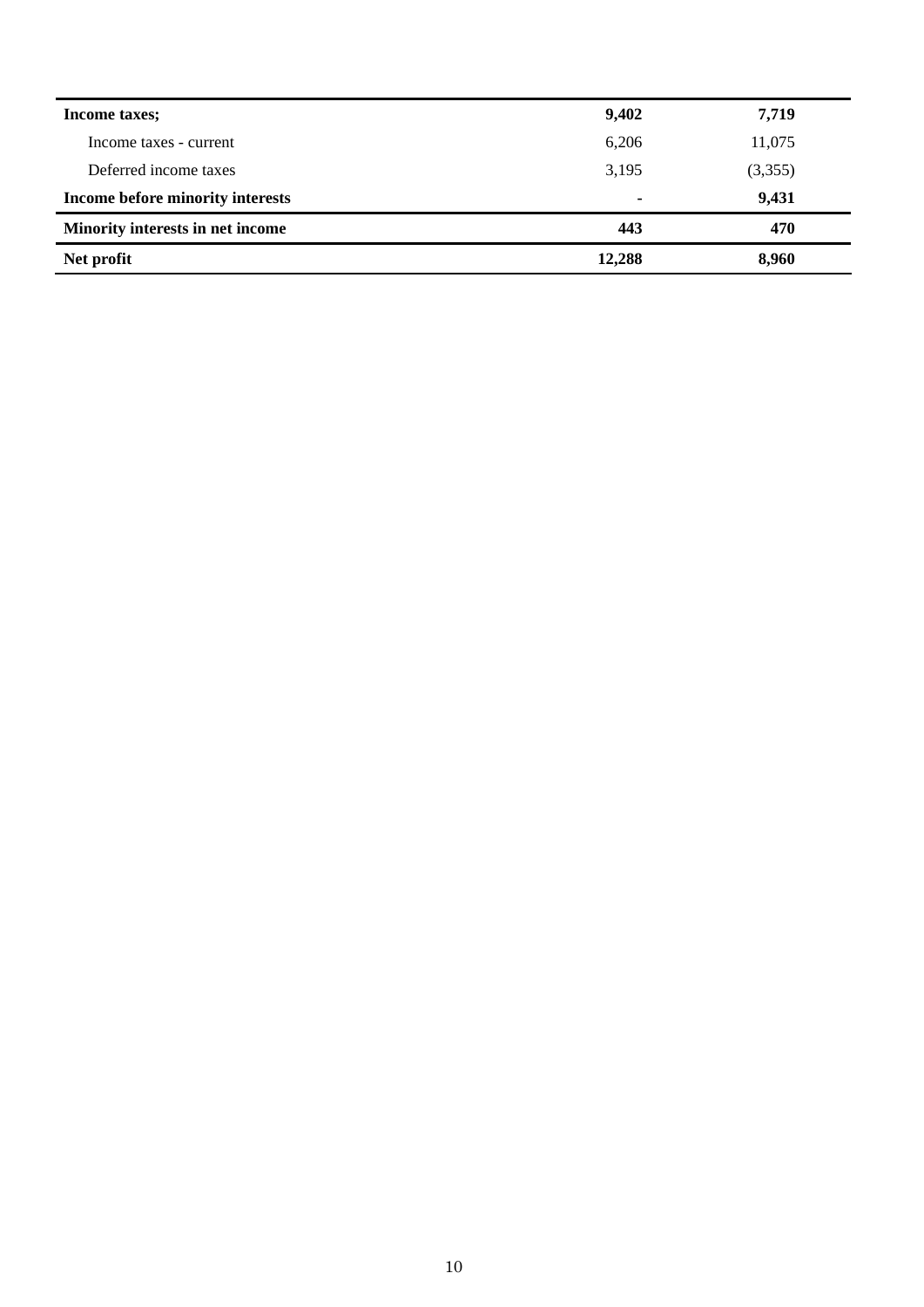# (3)Consolidated Statements of Cash Flows(Unaudited)

For the second quarter of the fiscal year ending August 31, 2010 and 2011 (March 1, 2011-August 31, 2011)

|                                                                          | (Millions of yen) |                 |  |
|--------------------------------------------------------------------------|-------------------|-----------------|--|
|                                                                          | August 31, 2010   | August 31, 2011 |  |
| Operating activities;                                                    |                   |                 |  |
| Income before income taxes                                               | 22,134            | 17,150          |  |
| Depreciation of fixed assets                                             | 15,740            | 17,907          |  |
| Increase in provision for allowance for retirement benefits to employees | 547               | 617             |  |
| Interest received                                                        | (337)             | (326)           |  |
| Interest expense                                                         | 461               | 541             |  |
| Loss on impairment of long-lived assets                                  | 4,193             | 2,574           |  |
| Loss on retirement of noncurrent assets                                  | 1,125             | 1,295           |  |
| Loss on disaster                                                         |                   | 3,392           |  |
| Loss on adjustment for changes of accounting standard for                |                   | 8,292           |  |
| asset retirement obligations                                             |                   |                 |  |
| Other-net                                                                | 169               | (348)           |  |
| Decrease in accounts receivable due from franchised stores               | 8,234             | 1,115           |  |
| Increase in accounts receivable-other                                    | (4,074)           | (3, 452)        |  |
| Increase in accounts payable—trade and due to franchised stores          | 21,111            | 19,523          |  |
| Increase in accounts payable—other                                       | (6,801)           | 198             |  |
| Increase in deposits received                                            | 8,966             | 16,280          |  |
| Decrease in lease deposits from franchisee and lessees                   | (421)             | (976)           |  |
| Other-net                                                                | 2,397             | (3,139)         |  |
| <b>Subtotal</b>                                                          | 73,448            | 80,648          |  |
| Interest income received                                                 | 340               | 325             |  |
| Interest expenses paid                                                   | (460)             | (539)           |  |
| Income taxes paid                                                        | (9,882)           | (10,068)        |  |
| Payments for loss on disaster                                            |                   | (2, 473)        |  |
| Net cash flows provided by operating activities                          | 63,446            | 67,891          |  |
| Investing activities;                                                    |                   |                 |  |
| Payments into time deposits                                              | (8,500)           | (10,100)        |  |
| Proceeds from withdrawal of time deposits                                | 9,500             | 9,700           |  |
| Proceeds from redemption of marketable securities                        | 1,500             |                 |  |
| Payment for acquisition of property and store equipment                  | (10,755)          | (12,919)        |  |
| Payment for acquisition of intangible fixed assets                       | (4,389)           | (3,744)         |  |
| Purchase of stocks of subsidiaries and affiliates                        |                   | (5,743)         |  |
| Proceeds from purchase of investments in subsidiaries resulting in       | 455               |                 |  |
| change in scope of consolidation                                         |                   |                 |  |
| Payments for transfer of business                                        |                   | (3,415)         |  |
| Other $-$ net                                                            | (475)             | (2,276)         |  |
| Net cash used in investing activities                                    | (12, 665)         | (28, 499)       |  |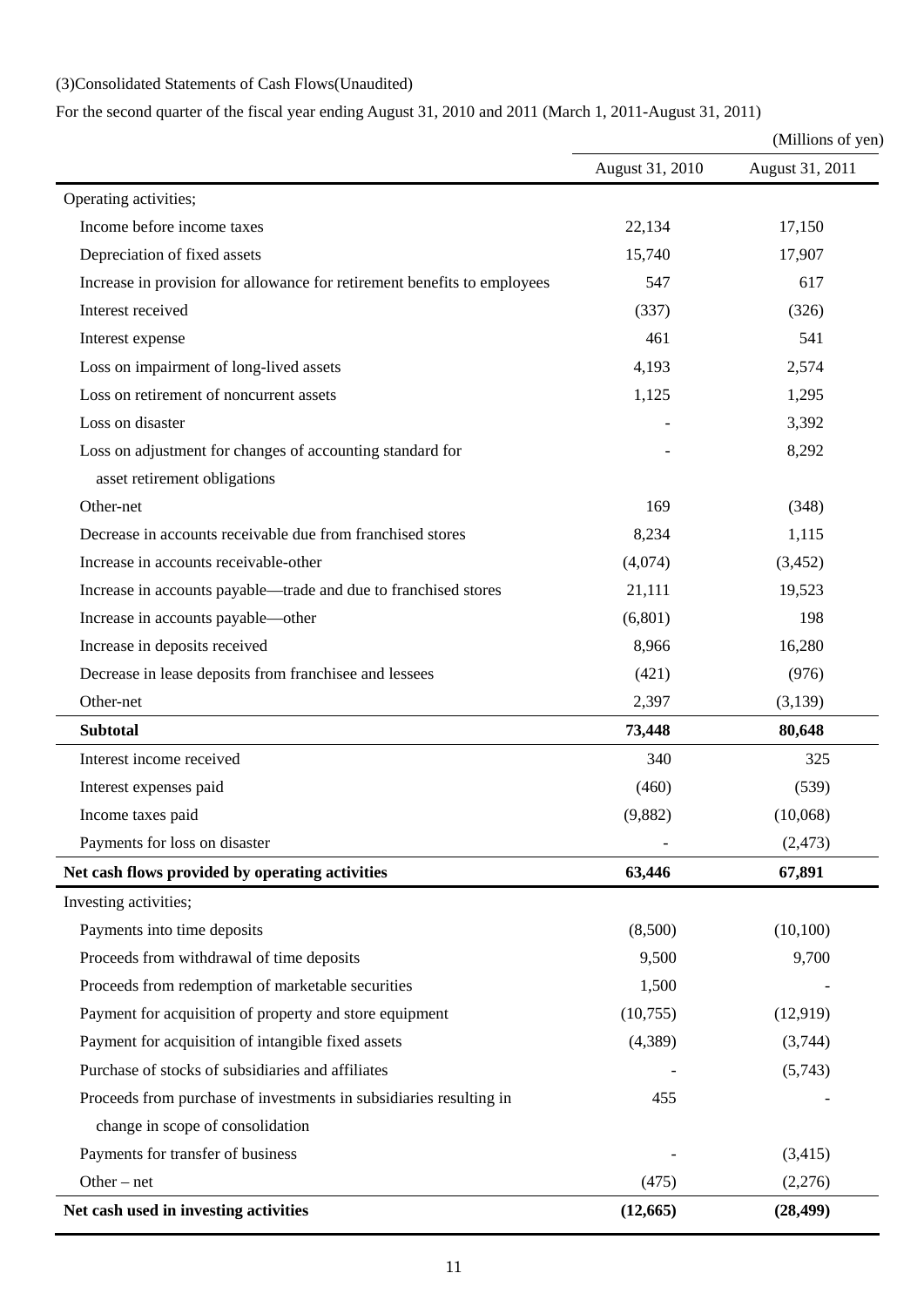| Financing activities;                                           |           |           |
|-----------------------------------------------------------------|-----------|-----------|
| Repayments of lease obligations                                 | (4,675)   | (4,762)   |
| Cash dividends paid                                             | (7,933)   | (8,488)   |
| Purchase of treasury stock                                      | (3,506)   |           |
| Other                                                           | (42)      | (32)      |
| Net cash used in financing activities                           | (16, 157) | (13, 284) |
|                                                                 |           |           |
| Effect of exchange rate change on cash and cash equivalents     |           | (5)       |
| Net increase in cash and cash equivalents                       | 34,622    | 26,102    |
| Cash and cash equivalents, beginning of year                    | 54,843    | 67,712    |
| Increase (decrease) in cash and cash equivalents resulting from |           | 49        |
| change of scope of consolidation                                |           |           |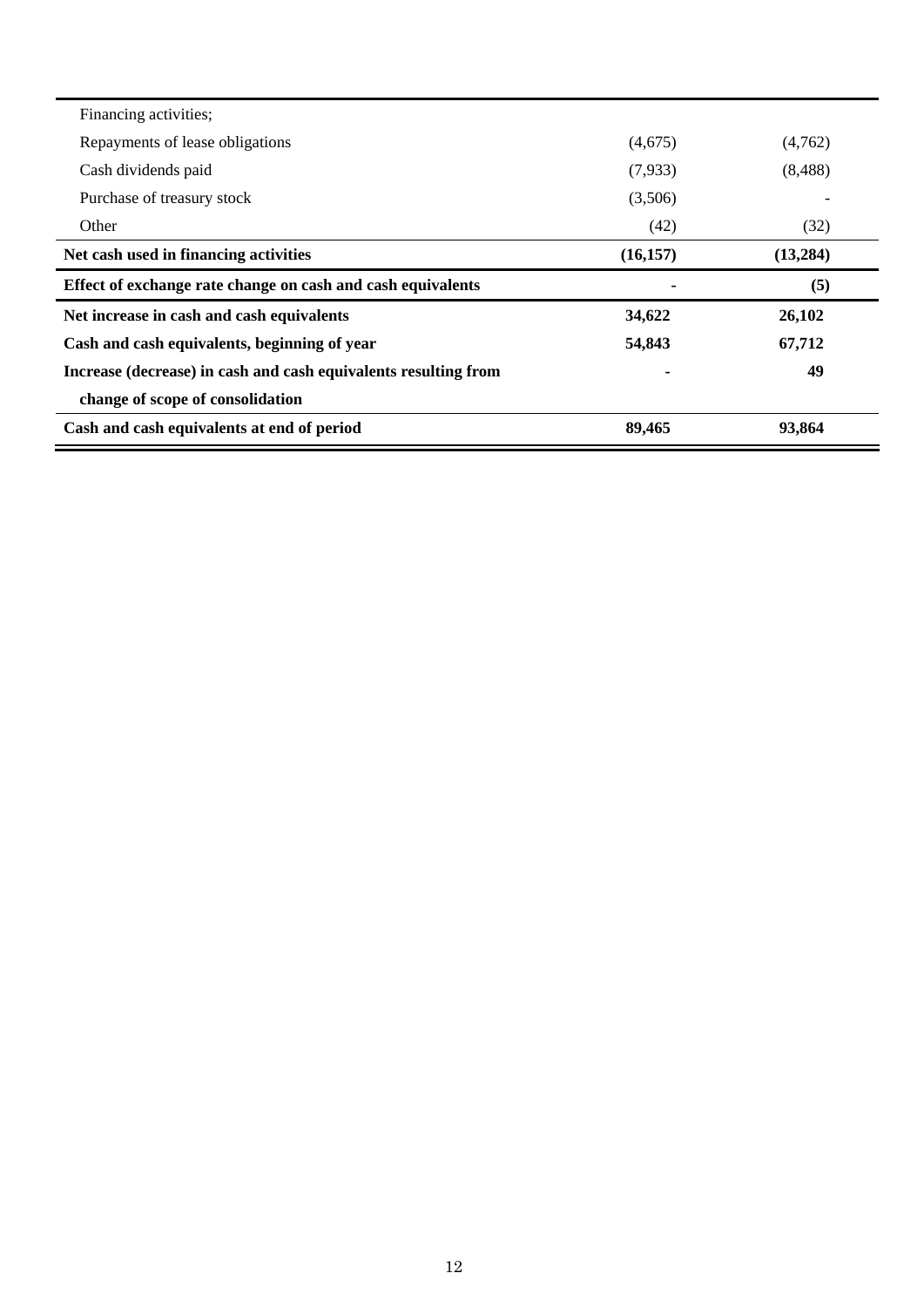# (4) Notes to Going Concern

Not Applicable.

## (5) Segment Information

## [Business segment information]

## (From March 1, 2010 to August 31, 2010)

 The Company operates mainly the franchised store business and total operating revenue, operating income and total assets of the franchised store business account for more than 90% of the respective consolidated totals at all segments for current second Quarter, th*e*refore information by industry segment is omitted.

# [Geographic segment information]

(From March 1, 2010 to August 31, 2010)

Because net sales in Japan account for more than 90% of total net sales, LAWSON has omitted geographical segment information.

# [Overseas sales]

(From March 1, 2010 to August 31, 2010)

Overseas sales account for less than 10% of consolidated sales at all segments for current second Quarter, therefore overseas sales information is omitted.

## [Segment Information]

i) Outline of reporting segments

The Company's financial information is provided separately by reporting segment and is subject to regular review by the board of directors with regard to the allocation of managerial resources and performance evaluation.

The Group's primary business is the operation of convenience stores, which is undertaken by the incorporation of related businesses.

Therefore, the Group has made the convenience store unit its main reporting segment, based on consideration of financial characteristics and the nature of the services provided.

LAWSON, 99plus and LAWSON Toyama running the LAWSON, NATURAL LAWSON, LAWSON STORE 100 and other chains, the convenience store unit operates a franchise system as well as undertaking the direct management of stores in Japan.